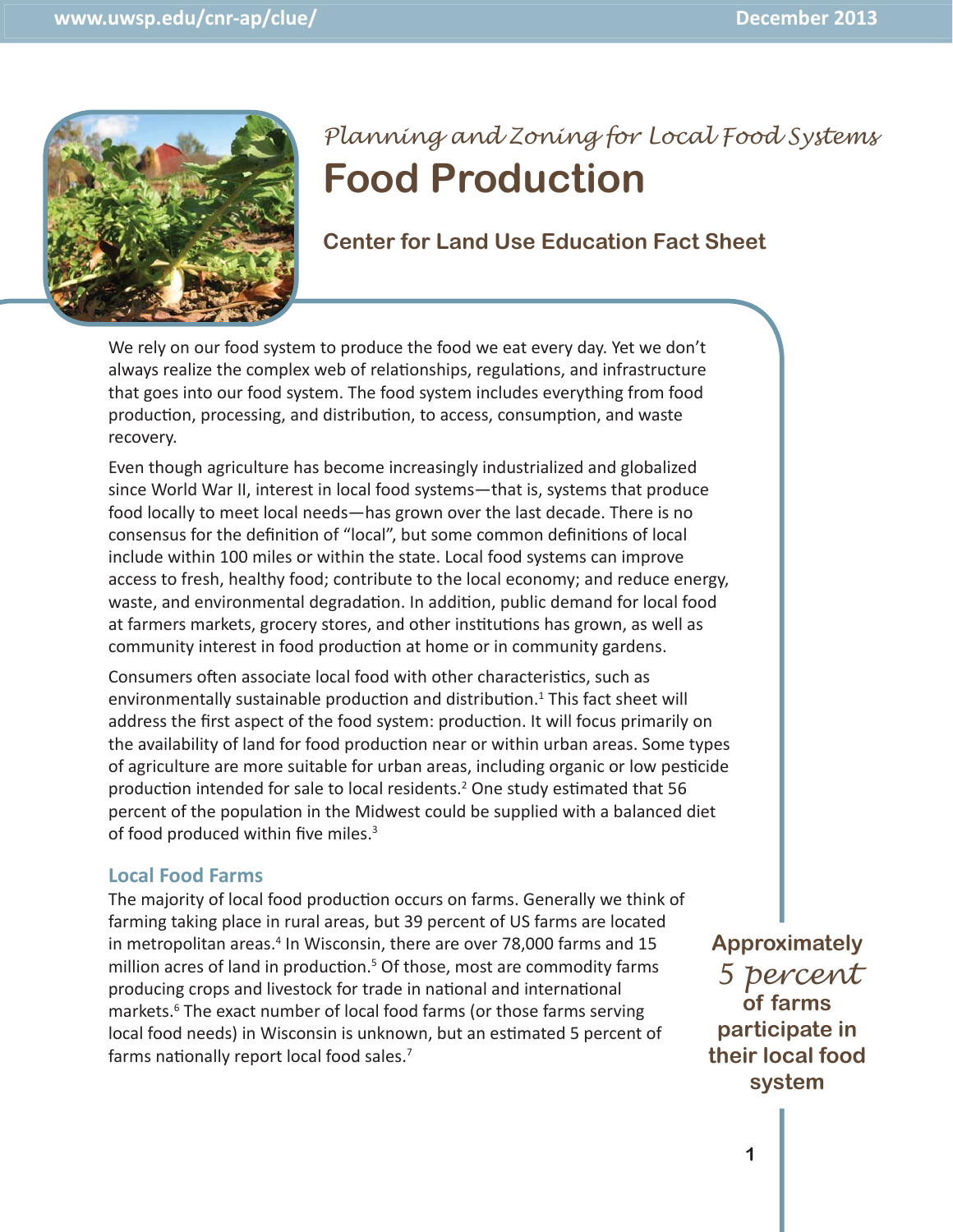In Wisconsin, 6,243 farms sell direct to consumers through farmer's markets, community-supported agriculture, or other outlets.<sup>8</sup> In addition, many local food farms sell through intermediated markets such as regional distributors, grocery stores, restaurants, or other retailers.<sup>9</sup> Local food farms are more likely to be smaller in size, family-owned, and located in or near metropolitan counties. As a result, local food farms may uniquely experience the pressures of development. Because of their size, local food farms can respond to local needs but may be limited by scale. In addition, the producers are often younger and have more formal education. As demand for local food grows, the number and/or size of local food farms may also need to grow to meet that demand.

Many factors affect the types of products that producers grow and raise, such as climate, soil, cultural and personal preferences, and marketing and distribution networks. Many local food farms grow a wider variety of products than commodity farms. Most local food farms are vegetable, fruit, and nut farms, with a smaller percentage of local food farms producing other field crops or livestock.<sup>10</sup> Local food farms often distinguish themselves by selling niche products, such as organics, or heirloom plant varieties or animal breeds. This allows them to generate higher gross sales per acre from smaller farms.<sup>11</sup> For that reason, some local food farms may use less land than other types of farming. Most local food farms are located on private land, though a small number of local food farms are operated by nonprofits on publicly owned land in U.S. cities.<sup>12</sup>

#### **Non-Farm Food Production**

In addition to farm production, some local production occurs off farm. For example, many households grow food for their own use. An estimated 31 percent of households participate in food gardening, mainly at their own homes but also at

friends', neighbors', or relatives' homes, or at community gardens.13 There are over 100 documented community gardens in Wisconsin, and the list is growing.<sup>14</sup> In addition to gardens, some communities are also starting community orchards.<sup>15</sup> Many communities also have volunteer programs to grow food for people experiencing poverty, such as food pantry or church gardens, or Plant A Row for the Hungry. These types of nonfarm food production sites can be located on public or private land. For example, many schools are starting gardens for student education and cafeteria use.

**"Traditionally planners have attempted to**  *draw their lines*  **between the urban and the rural, essentially creating areas of food production and food consumption. However, this**  *dichotomy*  **often proves to be an oversimplification and may be harmful to the socially desirable goal of sustainability."**

*Hemert and Holmes16*

### **Approximately**  *31 percent* **of households participate in food gardening**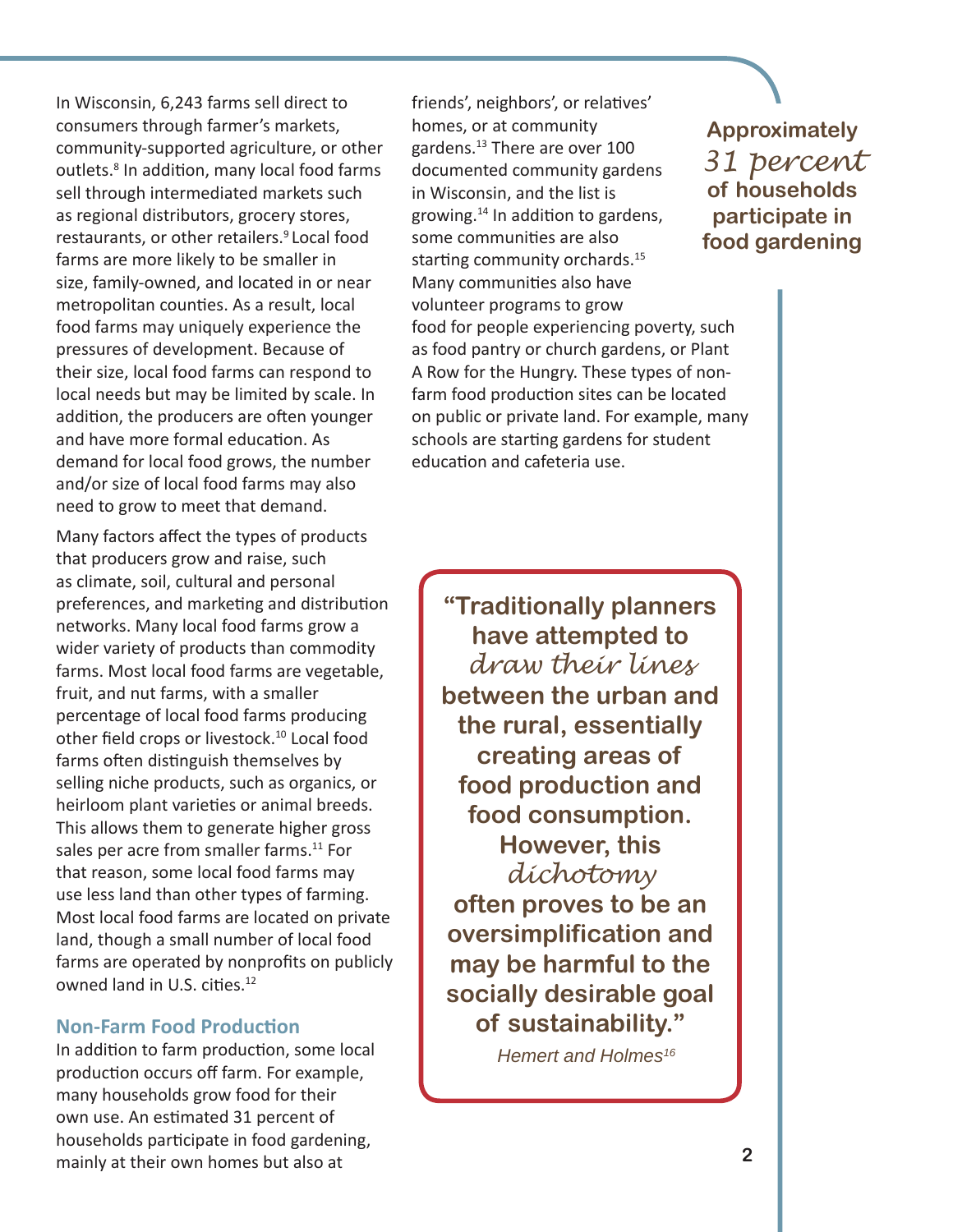## **Planning**

There are several components of community planning in which local governments can consider and promote local food production.

**Build relationships** with food system partners in the community and region involved in local food production on farms and in your community. This may include:

- Small and mid-size producers
- Producer groups
- Nonprofits
- **Institutions**

Determine the best way to engage partners on an ongoing basis to address food production needs, such as through a food policy council, a standing or ad hoc committee, or regular communication with appropriate staff.

#### **Gather data on local food production.** For example:

- Work with community and university partners to conduct a food system assessment that determines the boundary's of the local foodshed.17
- Assess the pressure of development on agricultural land used for local food production. Conduct a land inventory assessment to identify public and private land suitable for local food production.<sup>18</sup>
- Participate in regional efforts to determine the land requirements, producers, and amount and types of product necessary to feed the local population.<sup>19</sup>

## **Address local food production**

**in community plans** including comprehensive, farmland preservation, sustainability, and other plans. $20,21$ 

• Develop specific and measurable goals for local food production, considering both farm and non-farm production.

- Identify ways to reduce barriers to local food production. Review zoning code. Provide in-kind or financial support for programs that enable area farmers to serve the local food system.
- Recognize the benefits of food production in close proximity to urban centers. Identify and address areas suitable for long-term food production in your county's farmland preservation plan.
- Promote mixed use development that includes neighborhood-level food production through home and community gardens and orchards, and raising micro-livestock such as chickens or bees.22

### **Model Comprehensive Plan Goal and Objectives**

Comprehensive plan goals identify community priorities and set the direction for future action. Include local food production in appropriate elements:

*Goal: Support local food production that strengthens the local food system*

- 1. Provide or support networking and educational opportunities for local food producers and other food system partners
- 2. Address farm and non-farm local food production in the zoning code
- 3. Support beginning local food farmers by providing access to resources, such as affordable farmland
- 4. Provide food producers with market analysis to help them access local markets and meet local food needs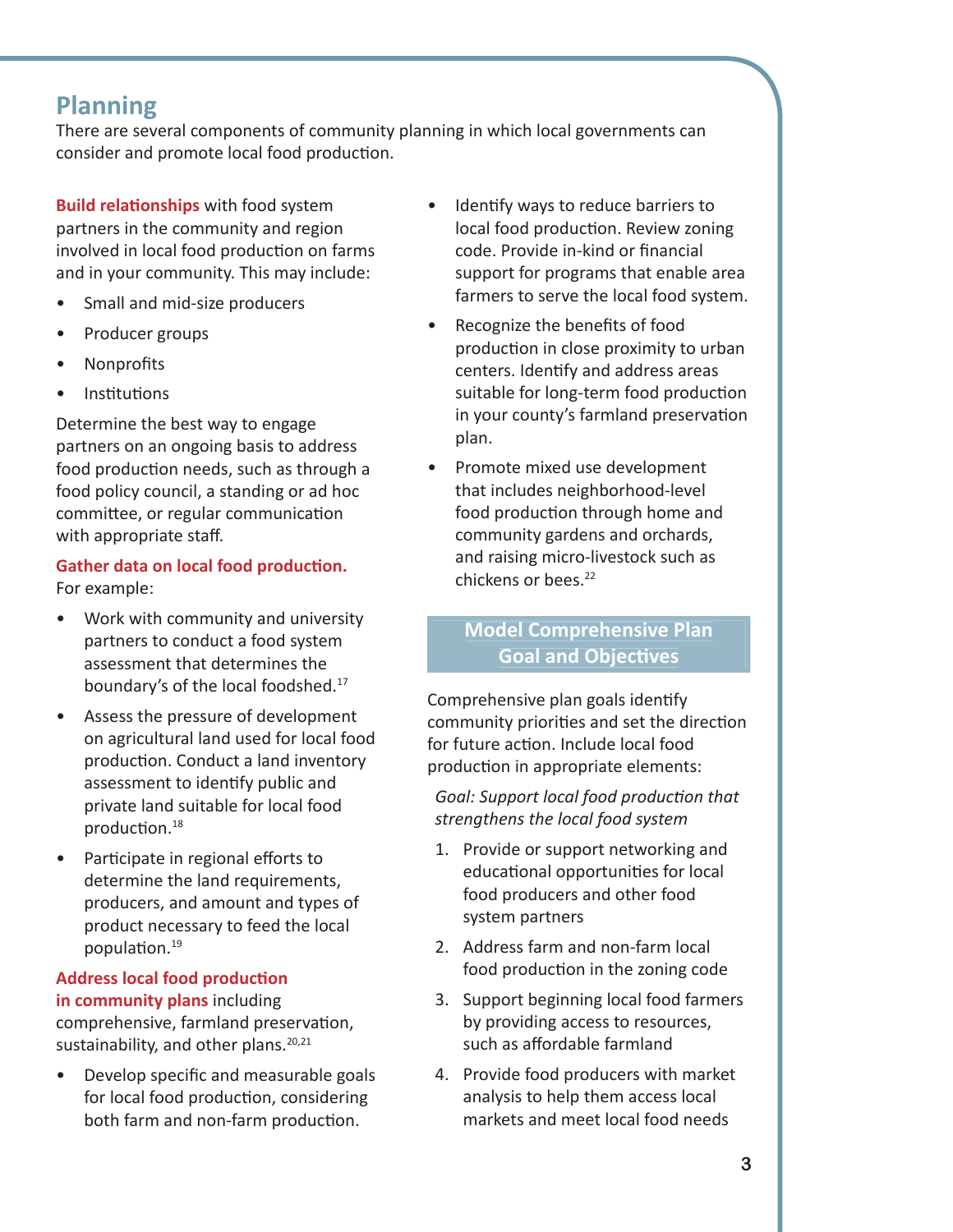### **Regulation**

Local regulation affecting food production primarily occurs through zoning and farmland preservation. There are several areas in which local food production could be considered.

#### **Educate local government officials, staff,**

and the public about food production regulations. Provide the information on local government websites.

#### **Specifically define components of local** food production in the zoning code.<sup>23</sup>

Include both agricultural land such as farms and community gardens and accessory structures such as greenhouses, hoop houses, raised beds, fish tanks, chicken coops, rainwater collection systems, etc.<sup>24,25</sup>

**Review the zoning code** and reduce unnecessary barriers to food production in each district (e.g., residential, commercial, open space, and mixed use).

- Distinguish between intensive, and less intensive, food production.<sup>26</sup> A farm might make sense as a conditional use in some districts, whereas a community garden might make sense as a permitted use.
- Consider creating districts specifically for food production, such as urban agriculture districts in urban areas,<sup>27</sup> or local food production districts on the development fringe.<sup>28</sup>

#### **Use appropriate regulation, rather than outright bans, to address local food production nuisances.** For example,

• Allow micro-livestock in select districts with appropriate limitations (e.g., allow hens but not roosters). Common regulations address number and type of animals, allowable zones, site specifications such as lot size and setbacks and types of accessory structures, slaughtering, and disposal.29,30 Most zoning ordinances do not address slaughtering, except to note that it is banned. However, slaughtering is a means of disposal

and an important cultural practice to some immigrant and refugee populations that can be regulated. $31$ 

Permit home gardens in residential districts and review landscaping requirements in all districts. Include regulations that balance edible landscaping with maintenance standards and user rules.<sup>32</sup>

#### **In addition to farmland preservation in general, consider ways to preserve or encourage food production in particular.** For example:

- Create agricultural conservation easements through local government or an area land trust that are specific to local food farms, community gardens, and orchards.33
- Support programs that provide resources to beginning local food farmers. Learn about ways municipalities, institutions, and land trusts can lease land to farmers.<sup>34</sup>

#### **Model Local Food Production District**

Local food production districts address agriculture on the development fringe. This district is focused on local, rather than commodity, food production.

- Permitted uses include produce farms, nurseries, greenhouses, community supported agriculture, community gardens, and so forth.
- Provisional uses include animal husbandry, residential food processing, and agricultural retail.
- Conditional uses include aquaculture, schools, community buildings, etc.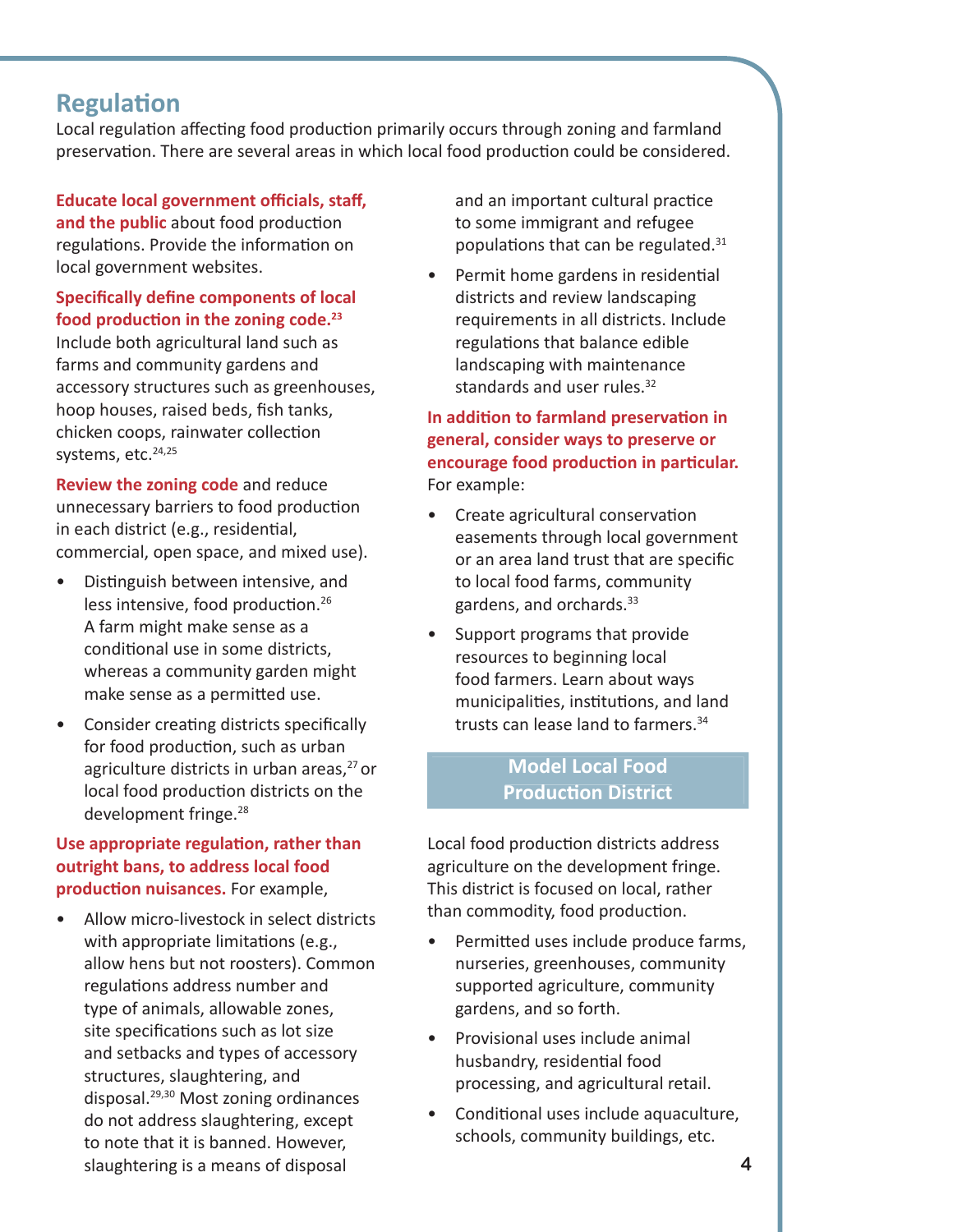## **Examples in Wisconsin**

Below are examples of planning and zoning activities related to local food production.

#### **Eau Claire Comprehensive Plan - Health Chapter** http://bit.ly/1hJcW8G

In August 2013 the city of Eau Claire approved adding a new health chapter to their comprehensive plan. The chapter has six objectives, including food and nutrition. Below are a few of the policies related to local food production that are included:

- Increase the number of neighborhood and community gardens in public spaces.
- Consider allowing limited animal husbandry while protecting against possible associated nuisances.
- Consider creating a master plan for the community's food system.

#### **Urban Agriculture in Appleton**

#### www.appleton.org/municipal\_code/

In 2012 the city of Appleton updated their zoning code to include urban agriculture. Definitions were created for community gardens and urban farms. Neither definition includes micro-livestock, which is being discussed separately. In addition, the city added a new special use permit for urban farms, which are allowed in several districts (including residential). This addition was in response to nonprofit Riverview Gardens' desire to redevelop an urban farm on an old golf course. After submitting a special use application that included an urban farm management plan, Riverview Gardens was approved to develop the farm on the 72-acre site, roughly a third of which will be used for intensive food production.

#### **Portage County Zoning Ordinance**

#### www.co.portage.wi.us/ordinances/Chapter%207.pdf

Although considered a rural county, Portage County did not allow chickens in residential districts until 2010 when a group of residents encouraged the county to pass an ordinance. The Portage County Zoning Ordinance includes specific provisions for keeping chickens under Section VI. Up to 12 chickens are allowed in the R1, R2, and R5 residential zoning districts. Roosters are prohibited and no slaughtering or butchering is allowed on site. The chicken coop must be 50 feet from any adjoining property line or well, and 100 feet from any neighboring residence.

#### **Conclusion**

Production of food for local and regional consumption represents a small, but growing, segment of Wisconsin food production. Communities that engage in planning and zoning for their local food system may be better prepared to address production issues related to land use.



*WriƩ en by Kristy SeBlonka and Anna Haines, Center for Land Use EducaƟ on. 2013. Reviewed by Lynn Markham and Becky Roberts, CLUE; Erin Peot, Center for Community and Economic Development; Carrie Edgar, Dane County UW-Extension; and Teresa Engel, Department of Agriculture, Trade, and Consumer ProtecƟ on. PublicaƟ on available on CLUE's website: www.uwsp.edu/cnr-ap/clue. Photo credits: Sunny Sky Farm (front) and Riverview Gardens (above).*